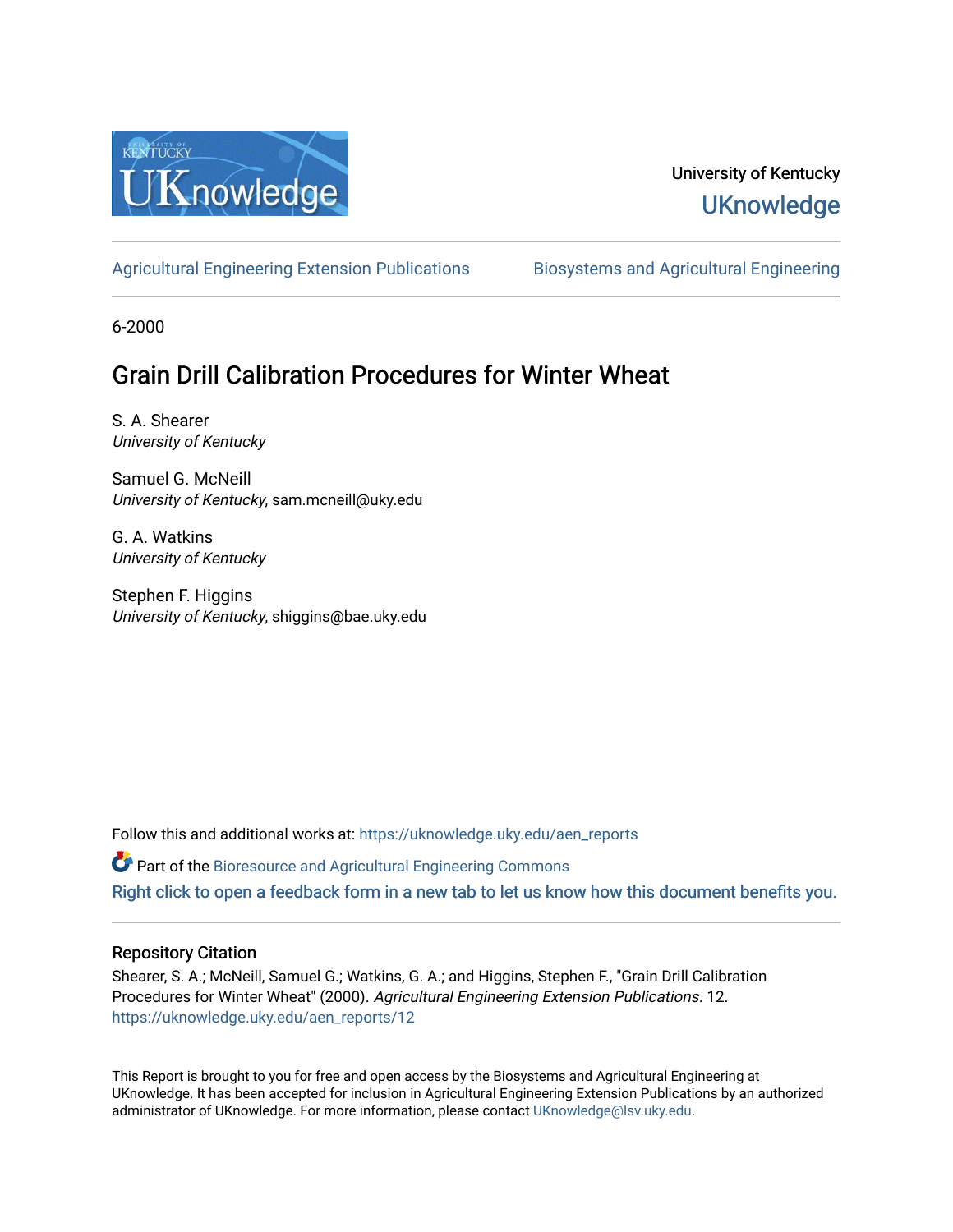# Grain Drill Calibration Procedures for Winter Wheat

*S.A. Shearer, S.G. McNeill, G.A. Watkins, and S.F. Higgins Department of Biosystems and Agricultural Engineering*

### Introduction

Intensive wheat management requires attention to details, from planting through harvest. Perhaps most critical is stand establishment. While no-tilling wheat into corn stubble presents a range of problems in depth control and residue management, these problems do not minimize the importance of calibration.

Just as no two drills are manufactured alike, seed rarely is produced in uniform size, nor do individual metering cups deliver the same seed quantities. A few hours of attention to calibration at the start of fall planting will help producers control seed costs and achieve more desirable, uniform stands and better yields.

The following step-by-step procedure has been developed from field experiences of researchers who evaluated notill drill performance in Kentucky. Following the procedures will help reduce stand problems associated with drill performance. Explanations are provided to help producers understand the implications of each step.

### Calibration Procedures

**1.** Select a desired plant stand. For example, assume the crop advisor recommends a plant stand of 375 plants/ yd<sup>2</sup> (450 plants/m<sup>2</sup>). Your objective is to deliver this number of viable seeds per unit area.

**2.** Obtain the variety tag from one of the seed bags you will be using. Check the remaining bags to determine if they are from the same seed lot. In the event your seed supply is from multiple lots, the drill may have to be recalibrated for each lot. Each tag will exhibit a lot number, such as 86-98-G-2-8W, as shown in Figure 1.

**Figure 1.** Typical tag from seed bag stating variety, lot number, seed size, quality, and other information.



**3.** Note the germination rate for the seed lot on the tag. The example tag in Figure 1 shows the germination rate is 90%. A third and less important number on this tag is the percentage of *pure seed* contained in the bag. This number is equal to 100% minus the percentage of *inert matter,* 0.50% in this case; *weed seed,* 0.00%; and *crop seed,* 0.00%. These numbers represent maximums and generally do not vary greatly among varieties or companies. By weight, 99.50% of the contents of the seed bag is seed.

**4.** Adjust your desired seeding rate to accommodate the germination rate and pure seed values. To do this, divide the desired seeding rate by each of the percentages in decimal form as shown in Example 1. Thus in the example, seeding at a target rate of 419 seeds/yd<sup>2</sup>  $(503 \text{ seeds/m}^2)$ , you should expect a stand of 375 plants/yd<sup>2</sup> (450 plants/m<sup>2</sup>).

**5.** Once you have a target seeding rate that takes into account the viability of the seeds and the quantity of non-seed material contained in the bag, consider what the drill will discharge. Most drill manufacturers provide charts to transform seeding rates on a weight basis (lb/ ac or kg/ha) into metering cup settings. Unfortunately, the relationship between the number of seeds discharged and weight varies greatly among varieties and among lots of the same variety. Therefore, if the seed bag label does not contain information on seed density, you must determine it.

#### **Example 1.** Target seeding rate.

419 seeds/yd<sup>2</sup> = 
$$
\frac{375 \text{ plants/yd}^2}{(0.90) \cdot (0.995)}
$$
  
503 seeds/m<sup>2</sup> =  $\frac{450 \text{ plants/m}^2}{(0.90) \cdot (0.995)}$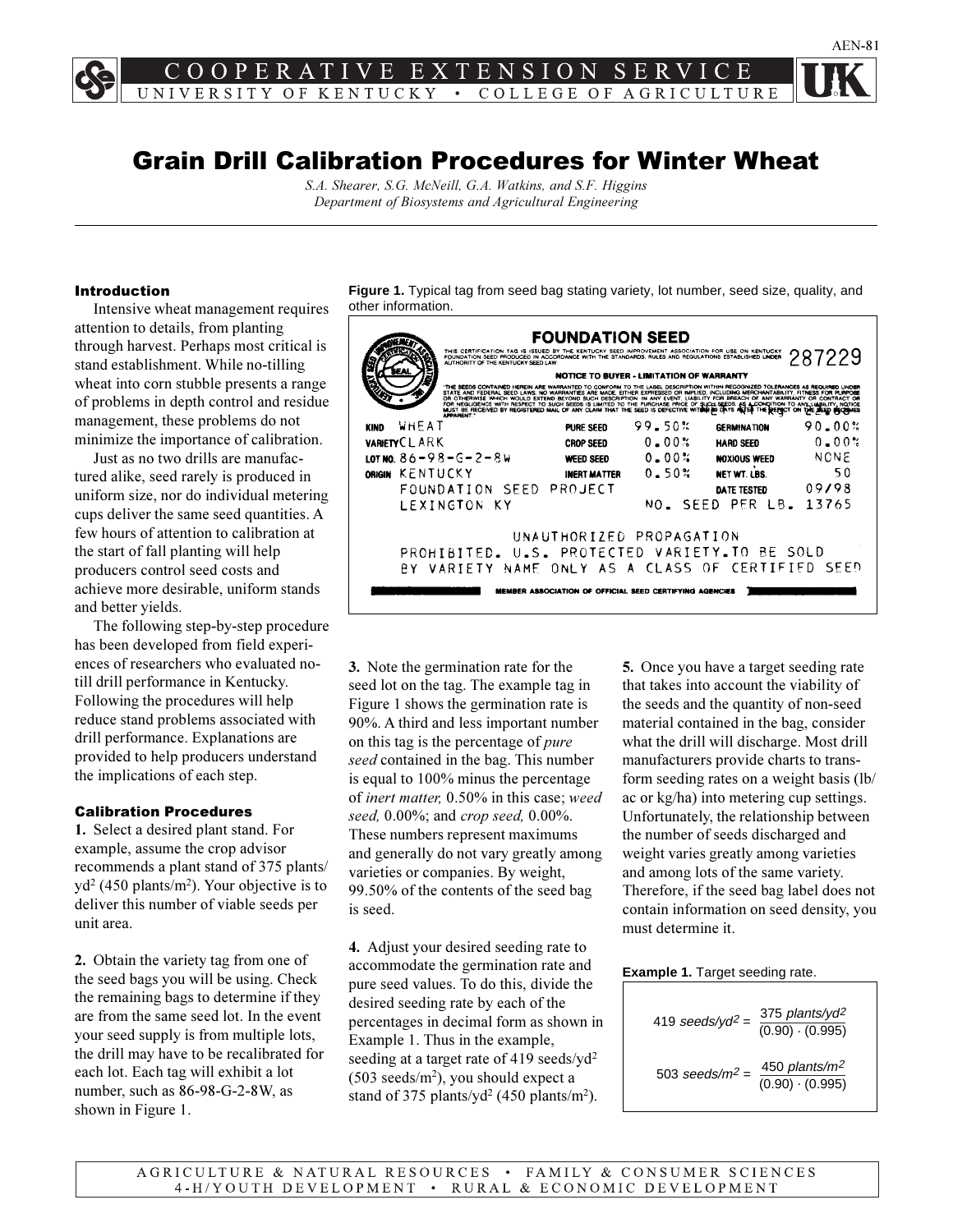To estimate seed density, count out 1,000 seeds and weigh them to the nearest 0.1 gram. If you have a scale calibrated in ounces or pounds, the accuracy of this scale should be 0.002 ounces or 0.0002 pounds, respectively. Be careful to account for the weight of any container (tare weight) used in the weighing process. For the lot of seed with the tag shown in Figure 1, 1,000 wheat grains were determined to weigh 33.0 grams. To determine the required seeding rate in lb/ac (kg/ha), the calculations are performed as in Example 2a. An alternative approach, providing the seed count or density is provided on the tag, is shown in Example 2b. From the tag in Figure 1, the seed count per pound is 13,765. The same result is obtained using either approach.

This value, 147 lb/ac (166 kg/ha), will serve as a starting point for drill adjustment. For a John Deere 750 no-till drill, the recommended setting for wheat is between 28 and 32 (137 lb/ac and 165 lb/ac or 154 and 180 kg/ha). Since the goal is halfway between these values, start with a setting of 30.

**6.** Begin field calibration by filling a portion of the seed hopper of the drill with seed. Be certain that at least five seed cups are covered with seed. Because significant variation in delivery rates (as much as 15 percent between seed cups across the drill) may exist, using five openers reduces the chance of one or two seed cups skewing the calibration. This procedure must be repeated for each drill section with a separate metering cup adjustment. You may want to use duct tape to cover any remaining seed cups that will not be used in the calibration. *Caution: Be certain that you remove this tape after calibration and prior to planting!*

**7.** The drill should be taken to a typical field to be planted, and a 200-foot (60 meter) course should be laid out. Drop the openers to the ground as you move to the start of the course. Remove five of the flexible rubber hoses from the openers and firmly attach plastic bags to the base

**Example 2a.** Desired seeding rate based on seed count method.

$$
147 \text{ lb/ac} = \left(\frac{419 \text{ seeds}}{1 \text{ yd}^2}\right) \left(\frac{1 \text{ yd}^2}{9 \text{ ft}^2}\right) \left(\frac{43,560 \text{ ft}^2}{1 \text{ ac}}\right) \left(\frac{33.0 \text{ g}}{1,000 \text{ seeds}}\right) \left(\frac{1 \text{ kg}}{1,000 \text{ g}}\right) \left(\frac{2.205 \text{ lb}}{1 \text{ kg}}\right)
$$
\n
$$
166 \text{ kg/ha} = \left(\frac{503 \text{ seeds}}{1 \text{ m}^2}\right) \left(\frac{33.0 \text{ g}}{1,000 \text{ seeds}}\right) \left(\frac{1 \text{ kg}}{1,000 \text{ g}}\right) \left(\frac{10,000 \text{ m}^2}{1 \text{ ha}}\right)
$$

**Example 2b.** Desired seeding rate based on seed tag data.

147 Ib/ac = 
$$
\left(\frac{419 \text{ seeds}}{yd^2}\right) \left(\frac{1 \text{ y}d^2}{9 \text{ ft}^2}\right) \left(\frac{43,560 \text{ ft}^2}{ac}\right) \left(\frac{1 \text{ lb}}{13,765 \text{ seeds}}\right)
$$
  
166 kg/ha =  $\left(\frac{503 \text{ seeds}}{1 \text{ m}^2}\right) \left(\frac{1 \text{ lb}}{13,765 \text{ seeds}}\right) \left(\frac{1 \text{ kg}}{2.2046 \text{ lb}}\right) \left(\frac{10,000 \text{ m}^2}{1 \text{ ha}}\right)$ 



| 116 <i>lb/ac</i> = $\left(\frac{752.4 \ g}{5 \ openers}\right)\left(\frac{1}{200 \ fl}\right)\left(\frac{1 \ kg}{1,000 \ g}\right)\left(\frac{2.205 \ lb}{1 \ kg}\right)\left(\frac{1 \ opener}{7.5 \ in}\right)\left(\frac{12 \ in}{1 \ fl}\right)\left(\frac{43,560 \ ft^2}{1 \ ac}\right)$ |
|-----------------------------------------------------------------------------------------------------------------------------------------------------------------------------------------------------------------------------------------------------------------------------------------------|
| 132 kg/ha = $\left(\frac{752.4 \ g}{5 \ openers}\right)\left(\frac{1}{60 \ m}\right)\left(\frac{1 \ kg}{1,000^3 \ g}\right)\left(\frac{1 \ opener}{7.5 \ in}\right)\left(\frac{1 \ in}{2.54 \ cm}\right)\left(\frac{100 \ cm}{1 \ m}\right)\left(\frac{10,000 \ m^2}{1 \ ha}\right)$          |

of each seed drop tube using wire ties or duct tape. Be certain that the five seed tubes correspond to the seed cups that are covered with seed. You also will need to support the rubber tubes, using duct tape to assure they do not become entangled in the openers. Travel the length of the course at your typical speed. Stop at the end of the course and collect the seed from all five openers. The seed can be placed in one bag and weighed, again to the nearest 0.1 gram. (Be careful to account for the tare weight of the bag.) Next, determine the actual seed delivery rate as follows, assuming for Example 3 that 752.4 grams of seed is collected from all five openers.

**8.** In this case the seeding rate error is 21 percent lower than desired, so the metering cups must be opened about 20 percent (or to a setting of 36) and the process repeated. Continue to calibrate

and adjust the metering cup setting until you are within 5 percent of the target seeding rate. As you gain experience with a particular drill, this process will become second nature, and you will achieve acceptable performance much more quickly compared to your initial calibration attempts. Always adjust the drill by first opening the metering cups wider than necessary and then closing the metering cups to the desired setting.

**9.** A spreadsheet is available from the authors to supplement these suggested procedures. It incorporates the equations shown with seed tag data and can be used to calculate the calibration rate for each variety per seed lot based on the desired final stand and row spacing. The spreadsheet also calculates the number of seed bags needed for a given number of acres for each variety and the total seed cost (see Table 1 for example).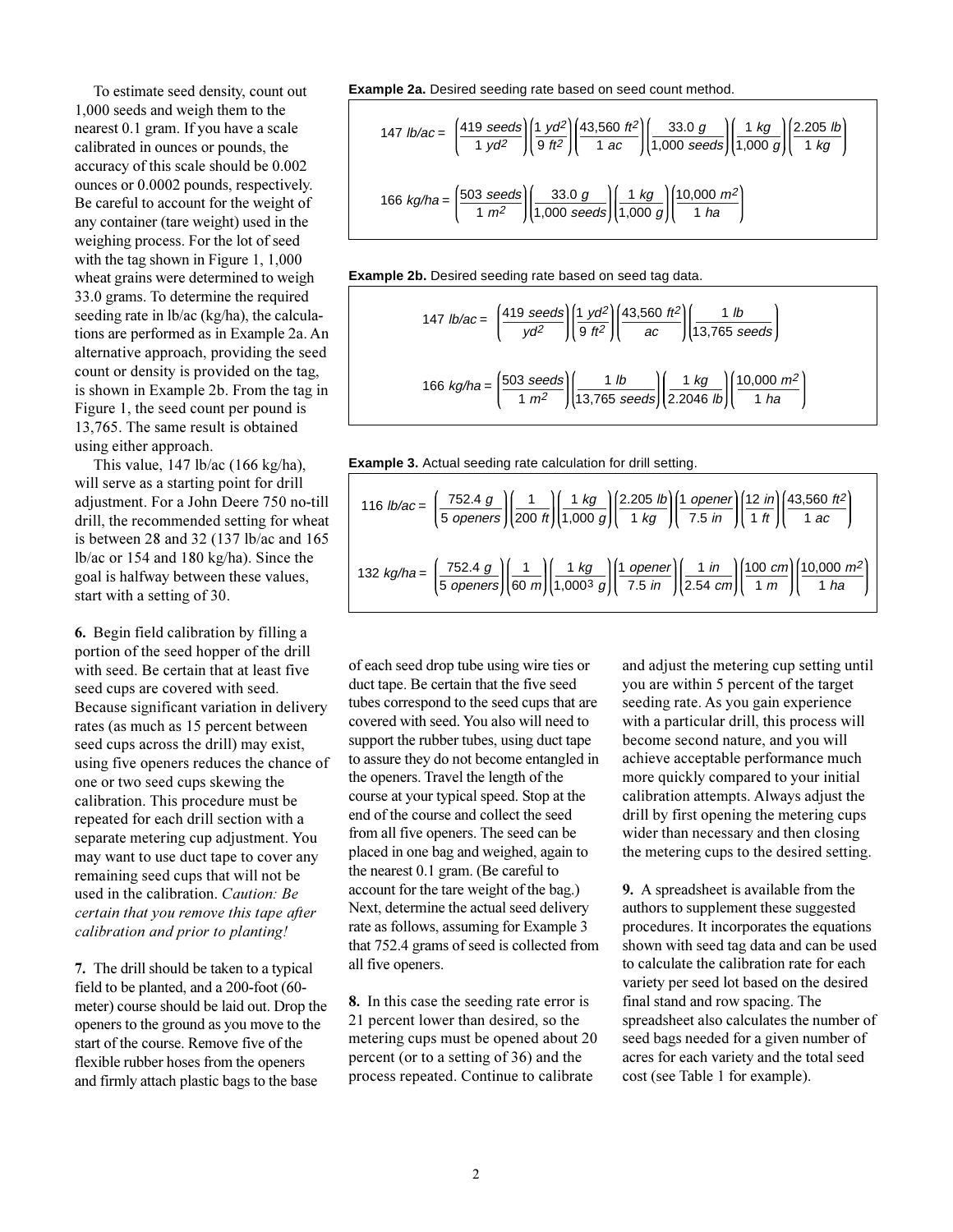**Table 1.** Seeding rates for four wheat lots based on the desired plant population, row spacing, and seed tag data. Total number of bags needed and seed costs for each lot also are calculated.

| <b>Desired Stand</b>         |                              |                                      |                                     |          |              |             |       |               |         |                 |         |  |
|------------------------------|------------------------------|--------------------------------------|-------------------------------------|----------|--------------|-------------|-------|---------------|---------|-----------------|---------|--|
| Per<br><b>Square</b><br>Yard | Per<br><b>Square</b><br>Foot | <b>Row</b><br><b>Spacing</b><br>(in) | <b>Plants</b><br>per Foot<br>of Row |          |              |             |       |               |         |                 |         |  |
| 375                          | 41.7                         | 7.5                                  | 26.0                                |          |              |             |       |               |         |                 |         |  |
|                              |                              | Seed<br>Weight                       |                                     |          | Seeding rate |             |       |               |         | Cost            |         |  |
| Variety                      | No.                          | gram/1,000                           |                                     |          |              | Gram/200 ft | No.   | <b>No. 50</b> | Per     | Per             | Per     |  |
| per Lot                      | Seeds/lb                     | <b>Seeds</b>                         | Germ %                              | Purity % | Lb/Acre      | of Row      | Acres | Ib bags       | Bag     | <b>Seed Lot</b> | Acre    |  |
| <b>Clark</b>                 | 13,765                       | 33.0                                 | 90                                  | 99.50    | 147          | 192         | 134   | 395           | \$6.00  | \$2,368         | \$17.67 |  |
| <b>Foster</b>                | 17,089                       | 26.5                                 | 97                                  | 99.97    | 110          | 143         | 208   | 456           | \$7.50  | \$3,417         | \$16.43 |  |
| <b>Justice</b>               | 16,453                       | 27.6                                 | 90                                  | 99.00    | 124          | 161         | 47    | 116           | \$6.00  | \$698           | \$14.86 |  |
| P2552                        | 9,700                        | 46.8                                 | 92                                  | 99.84    | 204          | 265         | 111   | 452           | \$13.00 | \$5,879         | \$52.96 |  |
|                              |                              |                                      |                                     |          |              | Total       | 500   | 1419          |         | \$12,362        | \$24.72 |  |

Notes:

1) Items shown in **bold** are used to compute the desired values for each variety based on seed tag and cost data.

2) The seeding rate for the first lot (Clark at 147 pounds per acre) matches Example 2a.

### Other Considerations

The calibration procedure described above can be time consuming and frustrating if you wait until the planting date to make your calculations. We recommend doing most of the work well ahead of planting, in the off-season.

You may want to check the delivery from all metering cups on the drill. A rock can become lodged in the metering cup, destroying the plastic fluted

metering roll. Also, if there are large differences in the quantity of seed delivered from each cup, it may be possible to shim the metering rolls or reposition the cups slightly to achieve uniform discharge. A few hours spent with the drill in the shop may save several dollars worth of seed, help provide better stands, and enable you to achieve full yield potential.

#### Acknowledgments

This information was compiled and provided in conjunction with a project funded by the Kentucky Small Grain Growers Association. The authors sincerely appreciate the support received to conduct field investigations on the performance of no-till drills.

The calibration component of the spreadsheet shown in Table 1 was initially designed by Mike Ellis, no-till farmer/crop manager of Worth and Dee Ellis Farms in Shelby County, Kentucky. The spreadsheet was modified by the authors to allow for different row spacings and to include seed cost data.